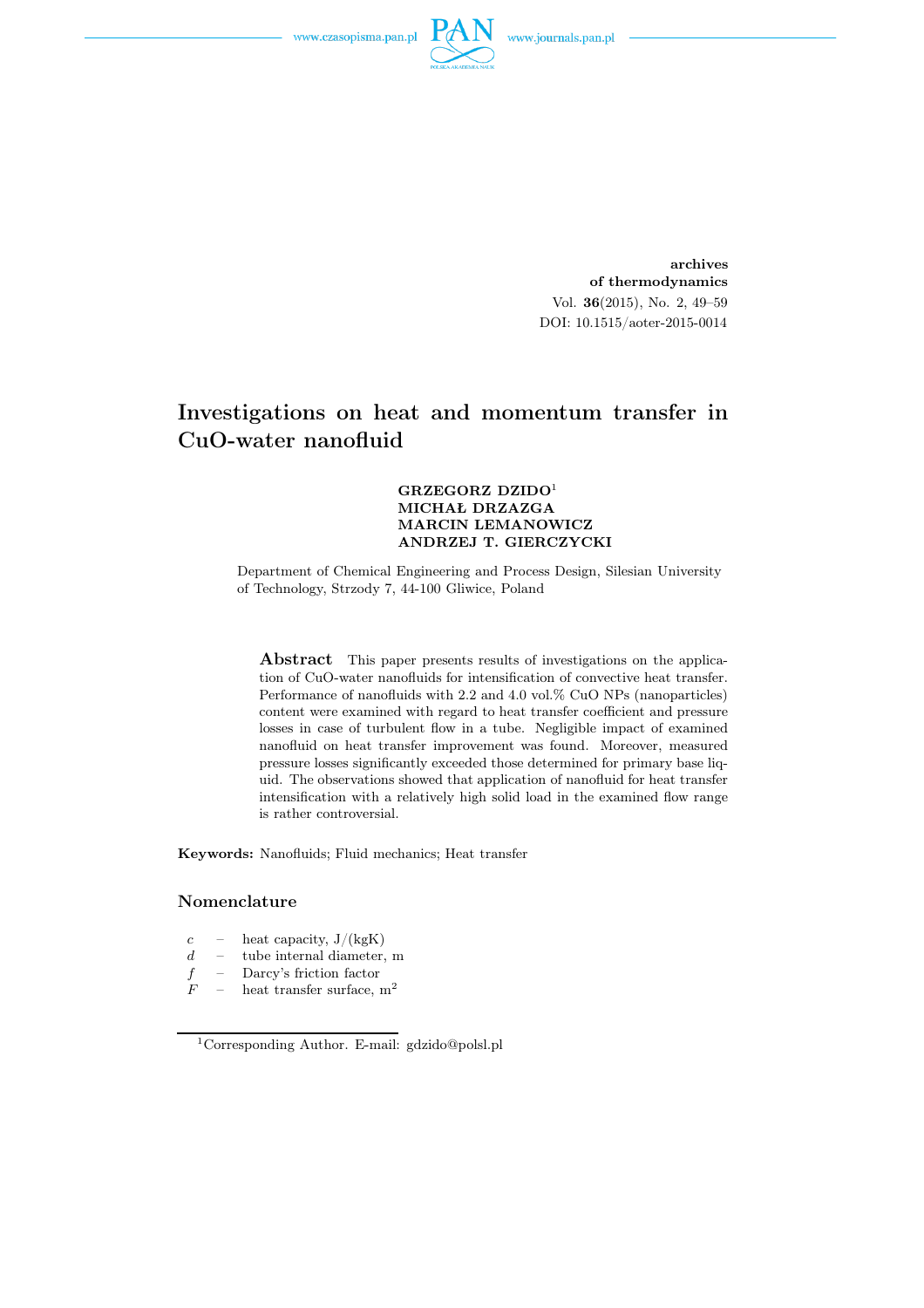

50 G. Dzido, M. Drzazga, M. Lamanowicz and A.T. Gierczycki

- $G$  mass flow rate, kg/s
- h heat transfer coefficient,  $W/(m^2K)$
- $l$  length of the tube, m
- $s$  thickness of the tube wall  $(0.001 \text{ m})$
- $u$  linear velocity, m/s
- $U$  overall heat transfer coefficient,  $W/(m^2K)$ <br>  $Q$  heat transfer rate, W<br>  $T$  temperature. K
- heat transfer rate, W
- temperature, K

#### Greek symbols

- $\rho$  bulk density, kg/m<sup>3</sup>
- $\lambda$  heat conductivity coefficient, W/(mK)

 $\Delta P$  – pressure loss, Pa

#### Subscripts

| Cu      |                          | copper                                                     |
|---------|--------------------------|------------------------------------------------------------|
| $CuO =$ |                          | copper oxide                                               |
| m       |                          | logarithmic mean                                           |
| S       |                          | refers to a shell section of heat exchanger                |
| w       |                          | pure water                                                 |
| n f     | $\overline{\phantom{m}}$ | nanofluid                                                  |
| 1       |                          | refers to the outer diameter of annuli $(0.02 \text{ m})$  |
| 2       |                          | refers to the inner diameter of annuli $(0.008 \text{ m})$ |

## 1 Introduction

A concept of nanofluid was coined by Stephen Choi and refers to the suspension of nanoparticles (NPs) in the base liquid, e.g., water, ethylene glycol, oil, etc. [1]. A development of nanotechnology made possible the preparation of highly stable suspensions of solids characterized by small size, typically below 100 nm and relatively high heat conductivity coefficient [2]. This makes nanofluids desirable media for intensification of heat transfer. As the solid phase metals, nonmetals or their oxides are used [3,21]. Due to a very high unit surface area the former may undergo fast oxidation, so application of oxides seems to be more convenient, safe and economical in industrial applications. Much of research on preparation, characterization and thermal performance of nanofluids can be found in the open literature [4,5]. Most reported data refer to convective heat transfer in laminar or turbulent flow of  $\text{Al}_2\text{O}_3$  [6], TiO<sub>2</sub> [7] or CNT (carbon nanotubes) [8]. There is a relatively small number of papers dealing with the issue of thermal performance of CuO-based nanofluids. Heat transfer enhancement was observed in CuO-water nanofluid stabilized with carboxymethyl cellulose addition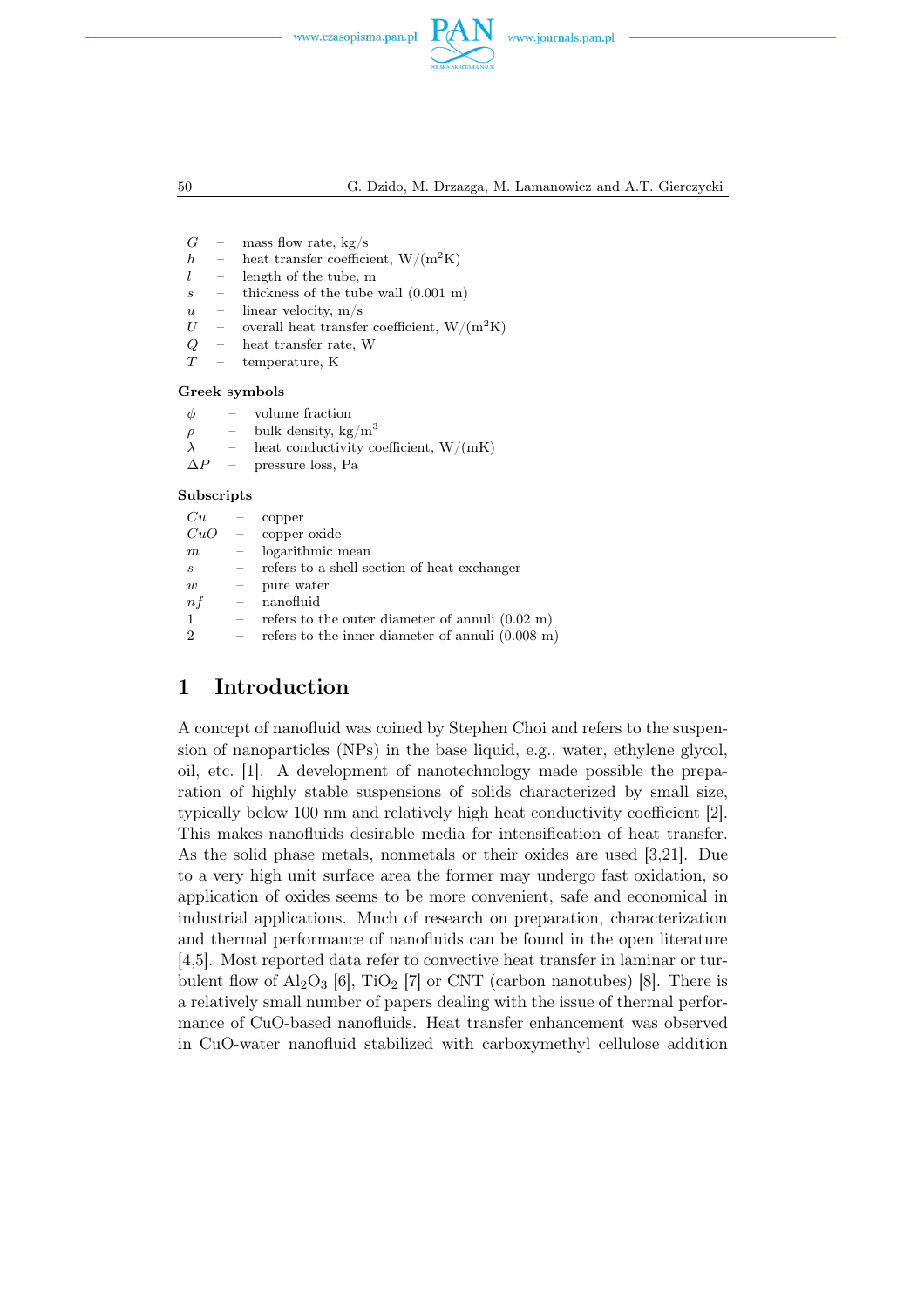

Investigations on heat and momentum transfer... 51

(CMC) [9]. Results of measurements of the apparent viscosity of examined nanofluid suggested high pressure losses in the flow. Unfortunately data on related pressure drop were not presented. Promising results with regard to heat transfer enhancement were also obtained when the nanofluid CuOwater  $+$  ethylene glycol was examined, [10]. No information on applied stabilizer was provided. Due to high viscosity and density the examined nanofluid demonstrated again high pressure losses what may be a limiting factor for wider application in practice.

The objective of this study was to investigate CuO-water nanofluid stabilized by citrate triammonium (CTA) with regard to heat transfer enhancement effect, and pressure losses in turbulent flow regime. Measurements of pressure losses allowed to hypothesize about the possibility of reducing the flow resistance by the addition of CuO NPs.

## 2 Experimental

### 2.1 Preparation and tests of nanofluids

For experimental purposes CuO-water nanofluid with 2.2 and 4.0 vol.% load of solid was prepared by a two-step method. A prescribed amount of CuO 30–50 nm NPs was mixed with 0.15 wt.% water solution of CTA and then stirred vigorously with a high-shear stress homogenizer Micra D9 for 1 h at a rotating speed of 15 000  $1/\text{min}$ . Then the suspension was processed with an ultrasonic horn Sonics VCX 750 for 5 h at 60% of maximal amplitude (114  $\mu$ m). Applied CTA adsorbed onto CuO NPs surface impacted double electrostatic layer, reduced aggregation creating static repulsive effect, and lowered pH of CuO-water system to the optimal range 5–6 where zeta potential exceeded 30 mV. Finally, colloid with good stability was fabricated. Thus obtained nanofluid was stable for at least one day without sedimentation. Heat conductivity coefficient of thermostated sample was measured using commercial instrument Decagon KD2 equipped with 6 cm probe KS-1. This instrument employed THW (transient hot wire) method and provided an accuracy of  $\pm 5\%$ . The dynamic coefficient of viscosity was determined by the Brookfield LV II Pro viscometer at mean measurement temperature. Density of the nanofluids was determined with the aid of a pycnometer method.

In the literature two approaches with regard to effective heat capacity calculation can be found. In the approach presented in [11] the heat capacity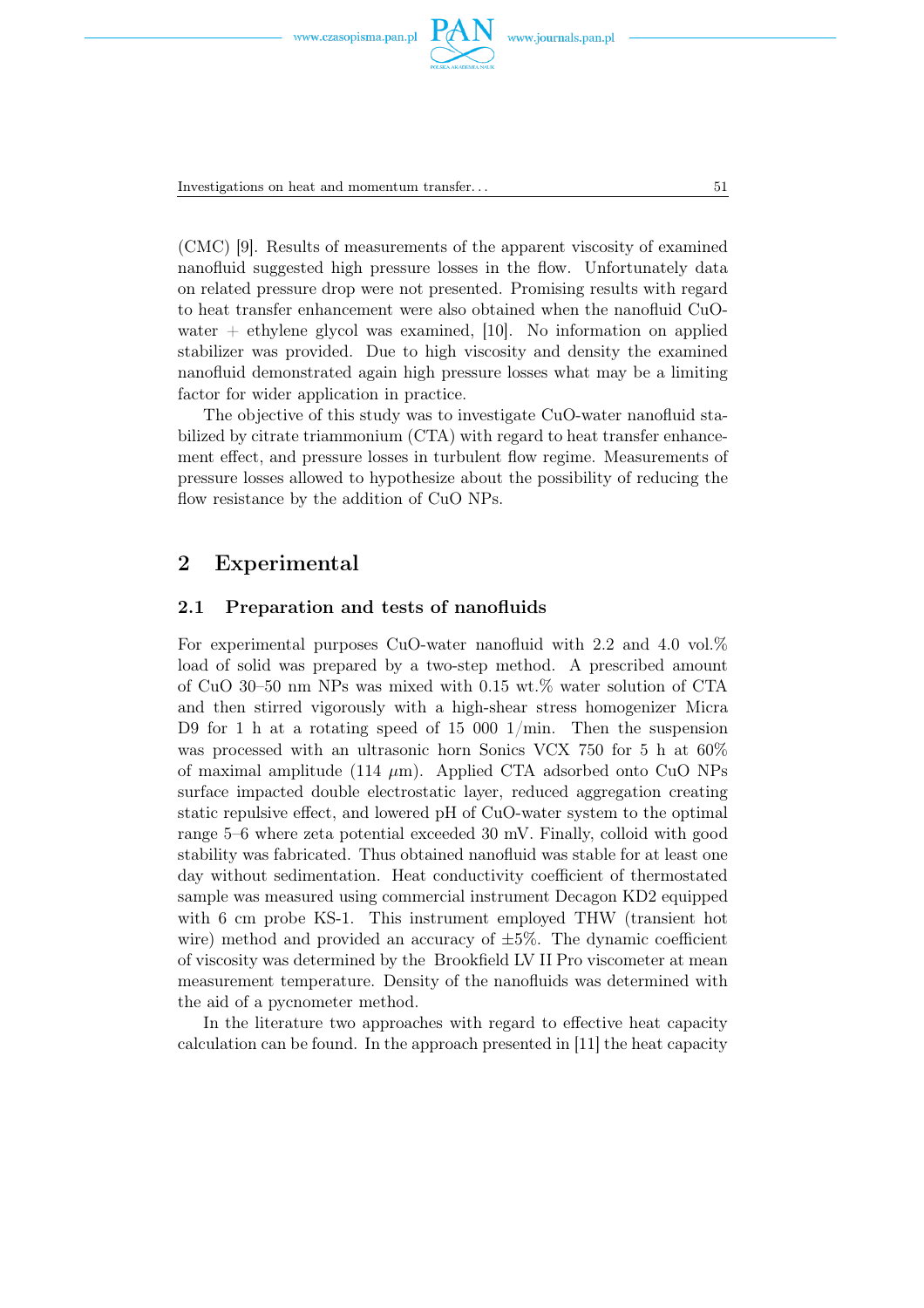



is obtained from the relation

$$
c_{nf} = \frac{\phi \rho_{CuO} c_{CuO} + (1 - \phi) \rho_w c_w}{\rho_{nf}}
$$
(1a)

whereas from [12] it reads:

$$
c_{nf} = \phi c_{CuO} + (1 - \phi) c_w, \qquad (1b)
$$

where  $c_{CuO}$  – 535.6 J/kgK [13],  $\rho_{CuO}$  – 6300 kg/m<sup>3</sup>.

Equation (1b) is recognized as giving overestimated results [14], thus in this study Eq. (1a) was used for calculation of the effective heat capacity as more accurate. Properties of examined nanofluids and water at average of inlet and outlet temperature were gathered in Tab. 1.

Table 1: Properties of examined nanofluids and water.

| CuO load<br>$\lbrack \text{vol.}\% \rbrack$ | Heat<br>capacity<br>[J/kg K] | Density<br>$\left[\mathrm{kg}/\mathrm{m}^3\right]$ | Dynamic<br>viscosity $\times 10^3$<br>[Pa s] | Thermal<br>conductivity<br>[W/m K] |
|---------------------------------------------|------------------------------|----------------------------------------------------|----------------------------------------------|------------------------------------|
| 0.0                                         | 4190                         | 995                                                | 0.863                                        | 0.610                              |
| 2.2                                         | 3856                         | 1074                                               | 1.65                                         | 0.620                              |
| 4.0                                         | 3415                         | 1214                                               | 2.19                                         | 0.682                              |

## 3 Experimental set-up

Figure 1 shows the experimental loop used for determination of overall heat transfer coefficient and pressure drop. Nanofluid from the container (1) was delivered by the pump  $(2)$  through a cooling system  $(3,4)$  to the shell-and -tube heat exchanger (6). The shell of the exchanger was heated by water from a thermostat (5) at known constant flow rate,  $G_s$ . Inlet and outlet temperatures were measured. Then, the nanofluid was supplied to the container through the second cooling system (7). The inlet and outlet temperatures were measured by means of four K-type thermocouples, calibrated with an accuracy of  $\pm 0.1$  K, connected to an A/D Advantech converter. The flow rate of the nanofluid,  $G_{nf}$ , was determined by measurement of the time required to fill a  $1 \text{ dm}^3$  vessel. Pressure loss in 6 mm ID (inner diameter) tube was measured using a pressure transducer Peltron NPDX over the distance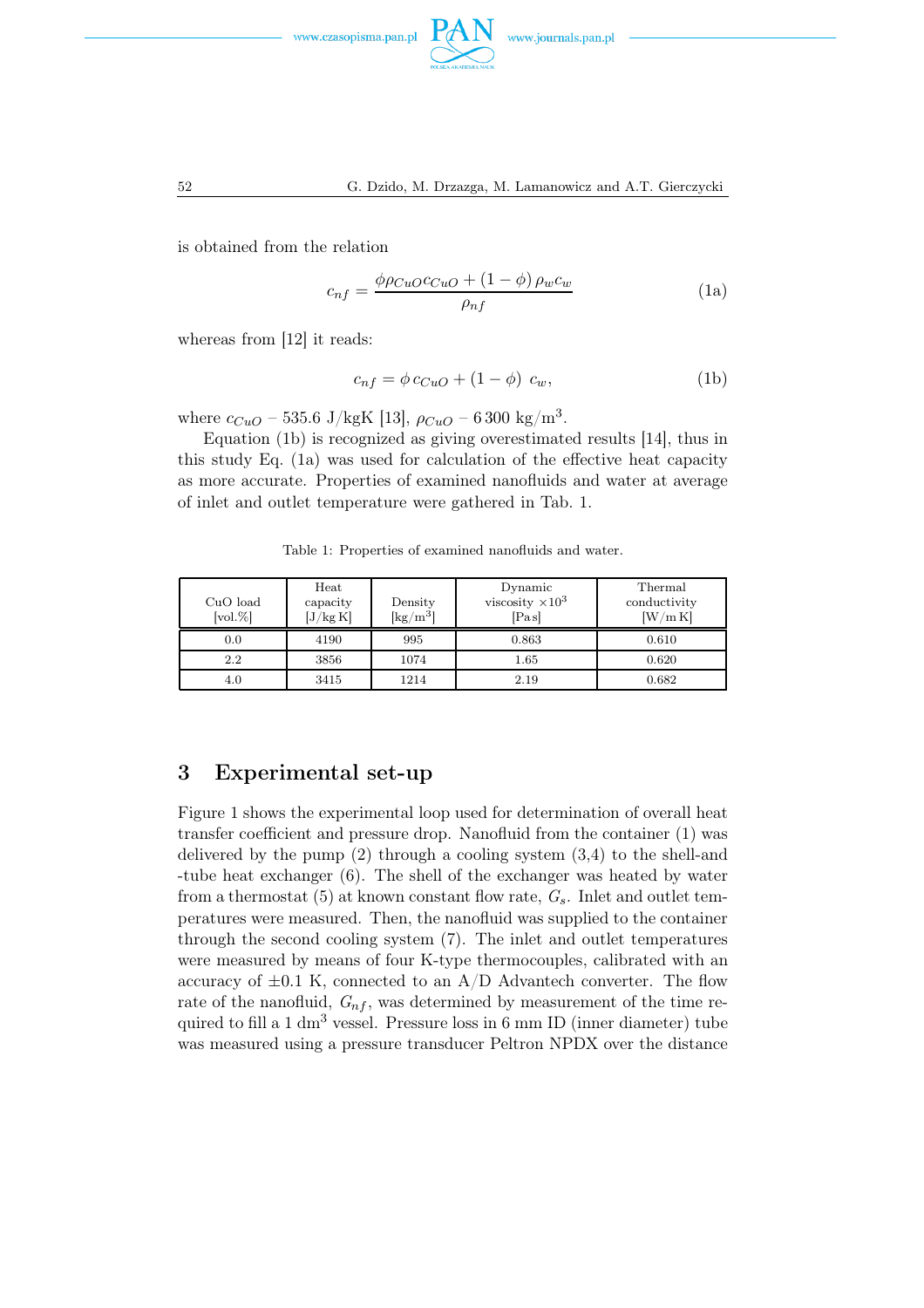

Investigations on heat and momentum transfer. . . 53

of 1.080 m with an accuracy of  $\pm 0.25\%$ . Readings were performed after 45 min time, which was necessary to approach a steady state condition for heat transfer. Experiments were conducted in the Reynolds number range from 4 000 to 12 000.

## 4 Data reduction

Global heat transfer coefficient for examined nanofluids was determined the on basis of fundamental heat transfer equation

$$
U = \frac{Q}{F\Delta T_m},\tag{1}
$$

where Q was calculated as arithmetic mean of  $Q_s$  and  $Q_{nf}$  according to equations

$$
Q_s = G_s \overline{c}_w \left( T_4 - T_3 \right), \tag{2}
$$

$$
Q_{nf} = G_{nf} \overline{c}_{nf} \left( T_2 - T_1 \right). \tag{3}
$$

For known U value, heat transfer coefficient of nanofluid,  $h_{nf}$ , was calculated as follows

$$
h_{nf} = \frac{1}{\frac{1}{U}\frac{F_s}{F_m} - \frac{s}{\lambda_{Cu}}\frac{F_s}{F_m} - \frac{1}{h_s}\frac{F_s}{F_{nf}}},\tag{4}
$$

where  $\lambda_{cu} = 400 \text{ W/(mK)}$ .

Heat transfer coefficient in the shell section  $h_s$ , was calculated according to [15]

$$
Nu = \frac{h_s (d_1 - d_2)}{\lambda_w} = 0.020 \text{ Re}^{0.8} \text{Pr}^{0.33} \left(\frac{d_1}{d_2}\right)^{0.53}.
$$
 (5)

## 5 Results

Firstly, the accuracy of the method for determining of  $h_{nf}$  was examined. Figure 2 shows the comparison of experimental data for water with data calculated according to Gnielinski's equation [16]

$$
Nu = \frac{h_w d}{\lambda_w} = \frac{\left(\frac{f}{8}\right) \text{RePr}}{1 + 12.7 \left(\frac{f}{8}\right)^{0.5} \left(\text{Pr}^{2/3} - 1\right)} \left[1 + \left(\frac{d}{l}\right)^{2/3}\right],\tag{6}
$$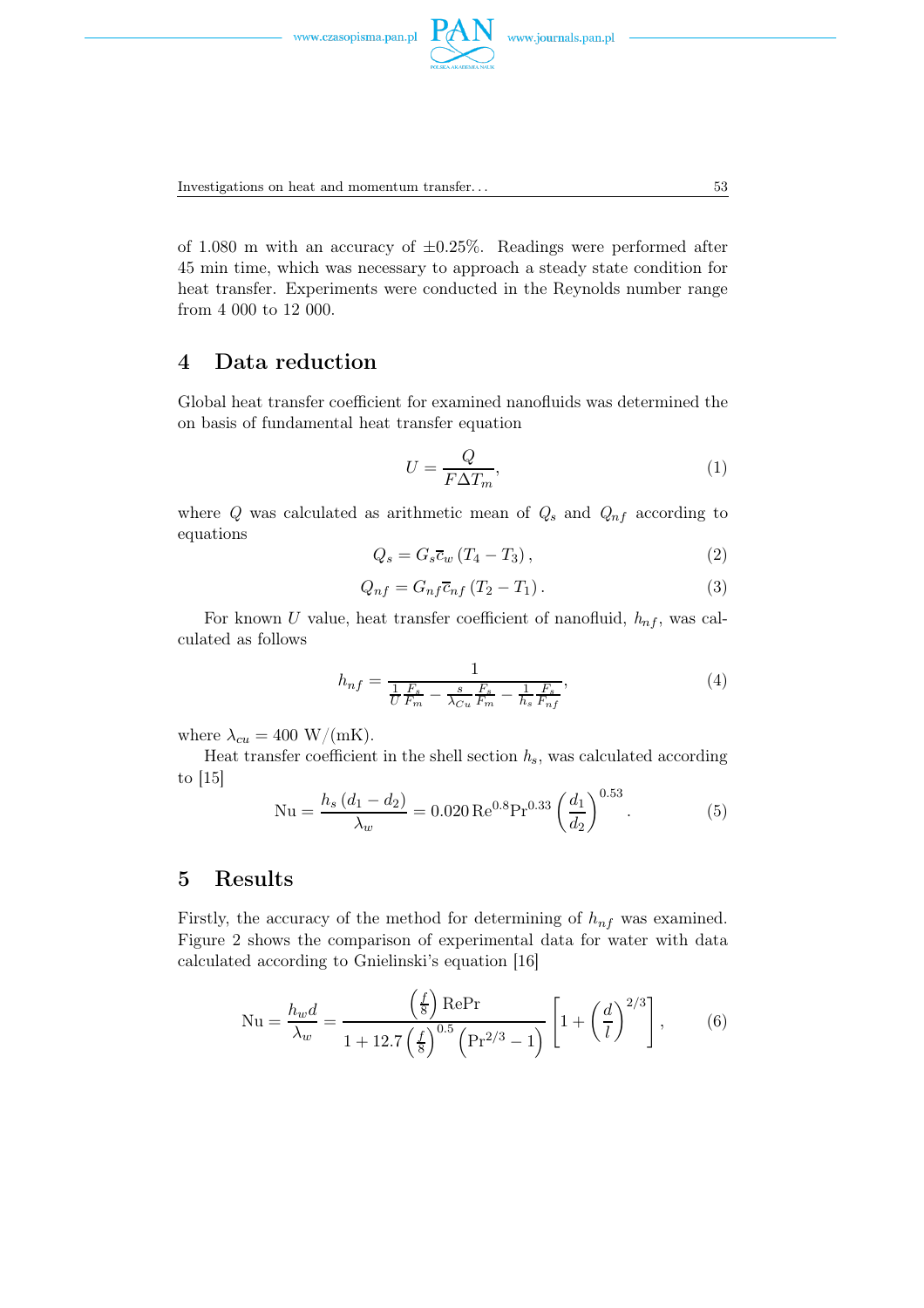



Figure 1: Experimental set-up.  $1$  – nanofluid container,  $2$  – pump,  $3$  – chiller,  $4$  – secondary cooler,  $5$  – thermostat,  $6$  – shell-tube heat exchanger,  $7$  – primary cooler,  $T_1, T_2, T_3, T_4$  – K-type thermocouples,  $\Delta P$  – pressure transducer.

where Darcy's friction factor,  $f$ , for turbulent flow in the smooth tube was originally calculated as [16]

$$
f = \frac{1}{(1.8 \log \text{Re} - 1.5)^2}.
$$
 (7)

Experimentally determined values of the Nusselt number are slightly higher than theoretical, and maximal discrepancy does not exceed 13%.

In Fig. 3 a comparison of the Nusselt number value for water and examined nanofluids vs. Reynolds number is shown. The resulting Nusselt number is almost the same as determined for water or slightly lower. Expected heat enhancement in this case is rather controversial but in agreement with findings of other works [17]. This is clearly visible in case of turbulent flow regime where heat transfer coefficient is a complex function of nanofluid properties as heat conductivity, heat capacity, viscosity, and density. Presence of NPs impacts the value of the last as shown in Tab. 1, and a resultant trend of changes may lead, in general, to moderate or even minute heat transfer improvement though thermal conductivity of nanofluids is significantly larger than for the base liquid.

In the paper, the pressure losses in the flow through a straight, circular tube were also investigated. In order to validate accuracy of pressure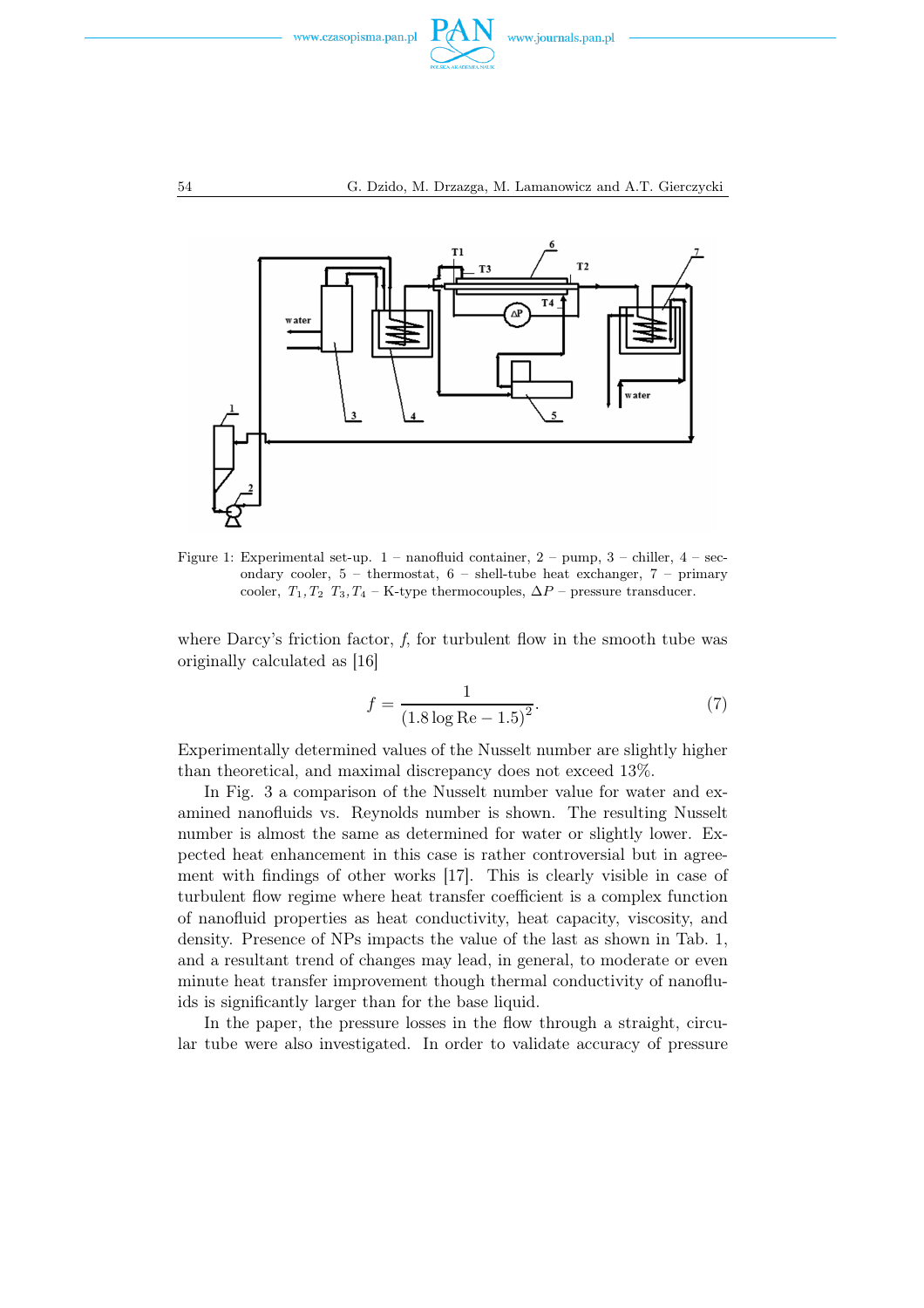



Figure 2: Comparison of experimental and calculated Nusselt number.

losses measurements experimental data for pure water were compared with calculations obtained from the relation:

$$
\Delta P = f \frac{l}{d} \frac{u^2}{2} \rho,\tag{8}
$$

where f was calculated using Eq.  $(7)$ .

Comparison presented in Fig. 4 indicates good agreement between experimental and calculated data in case of water for the examined Reynolds number range. The maximal error was lower than 5%. For the nanofluids under consideration an increase of pressure loss can be observed with accompanied increase of Re number and NPs content. All experimental data for nanofluids significantly exceed those measured for water. This can be attributed to the impact of NPs on the increase of density and viscosity of investigated colloids. Approximation of the experimental data by curve of  $\Delta P = ARe^B$  type gives values of exponential factor B equal to 1.73, 1.70, 1.65 for water, nanofluid 2.2, and 4.0 vol.%, respectively. These values are close to a value of 1.75 originated from the Blasius formula for friction factor. It suggests the presence of turbulent flow regime in the investigated system.

Experimental pressure losses for nanofluids were also compared with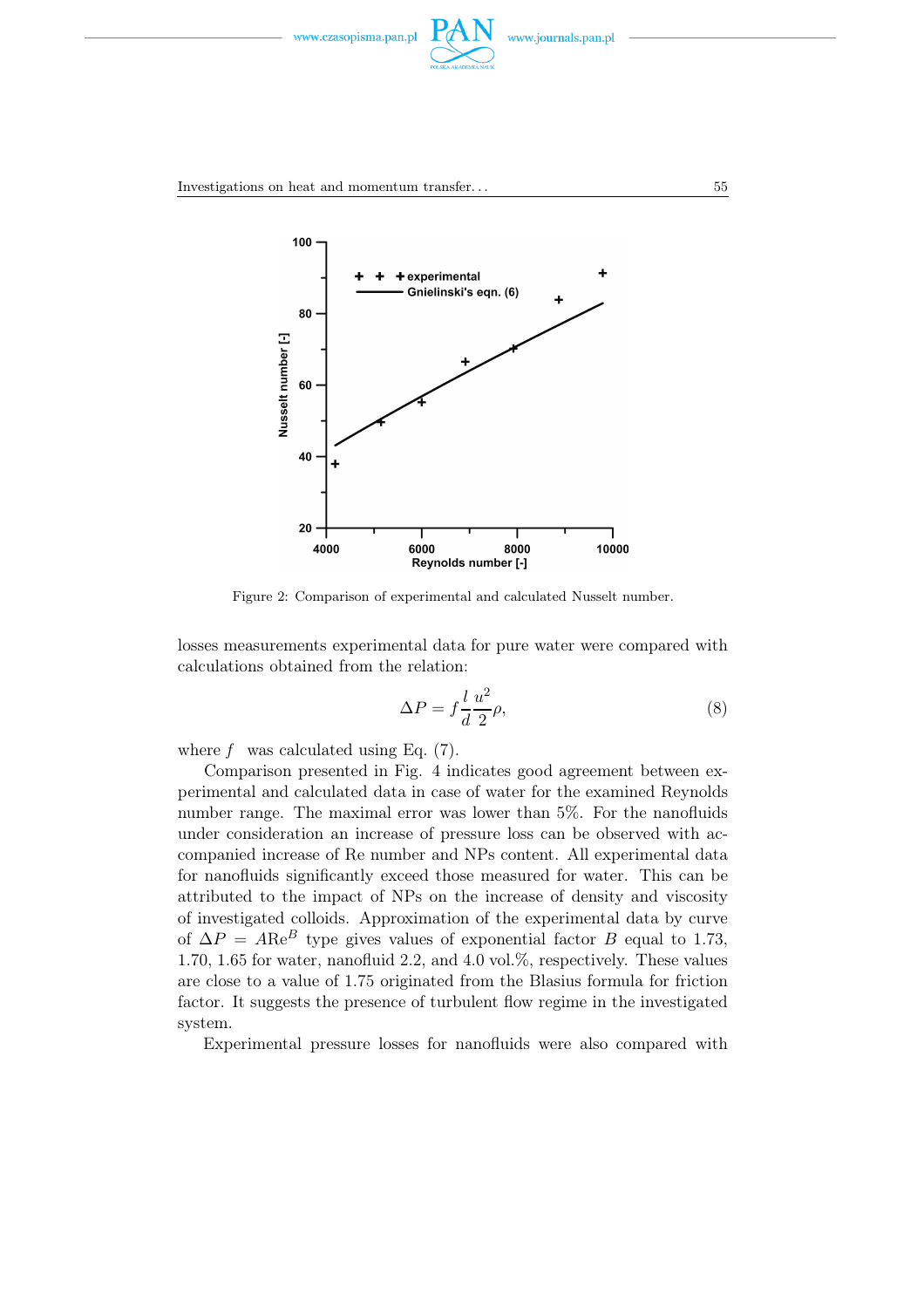

data calculated using Eqs. (7) and (8) and properties of fluids from Tab. 1. As shown in Fig. 4 experimental data for nanofluids are lower than those calculated at the same Reynolds number. The difference increases almost proportionally with the increase of CuO NPs contents, and is by 18% and 35% lower (in terms of measured pressure loss) for nanofluis 2.2 and 4.0 vol.%, respectively.



Figure 3: Nusselt number vs. Reynolds number for nanofluids and water.

In the literature there is a well described influence of solid particles on drag force for suspensions owing to Toms' effect, [18]. However, limited data on the influence of nanomaterials on drag reduction can be found. For nanofluid water-carbon nanotubes (CNT) lowering of the friction factor, f, below the value determined for the base fluid was observed for certain flow rate range [19]. This effect was attributed to extension of laminar flow regime due to turbulence suppression by CNT. An impact of CuO NPs on pressure drop was also observed for nanofluid at low NPs content [20]. For the Reynolds number range from 9 000 to 30 000 a moderate decline of the ratio of pressure loss in flow of nanofluid to pressure drop of base fluid, accompanied with increase of NPs content, was observed. It should also be noted that in case of CuO-water nanofluid with CuO load of 0.2 vol.% the reduction of apparent viscosity with regard to host liquid (water+CMC)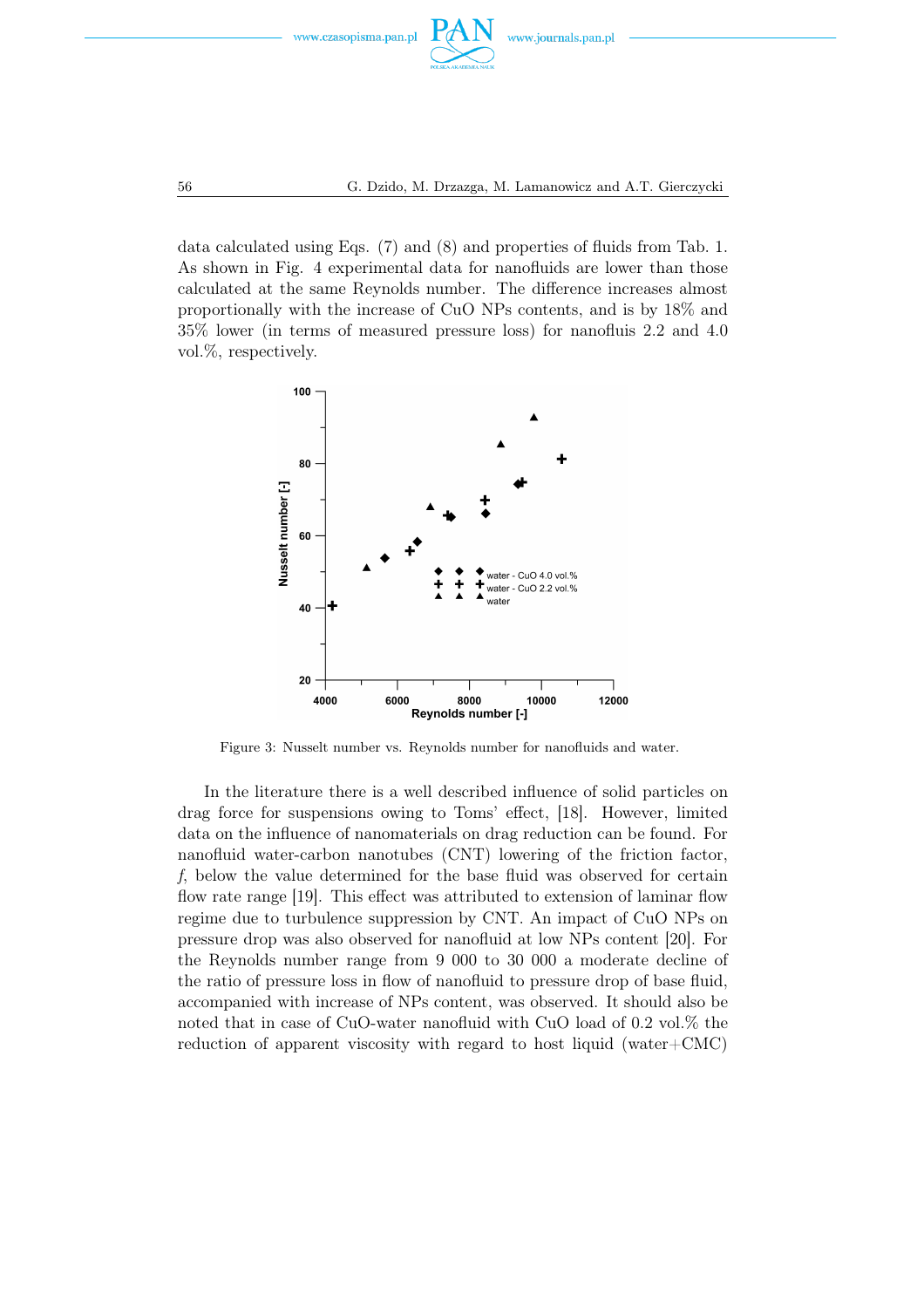



Figure 4: Pressure loss in flow of investigated nanofluids and water. Theoretical values calculated using Egs. (7) and (8).

viscosity was observed, [9].

At this moment there is no clear evidence that aforesaid differences in observed and predicted pressure losses can be attributed to the CuO NPs presence, and detailed explanation of this effect needs further research.

## 6 Conclusions

The present work dealt with investigations on the application of CuO-water nanofluids for intensification of convective heat transfer. Performance of nanofluids with 2.2 and 4.0 vol.% CuO contents was examined with regard to heat transfer and pressure losses for turbulent flow in the straight tube. The main results can be summarized as follows:

- Addition of NPs to the base liquid affects significantly physical properties, i.e., increases heat conductivity, viscosity and density of the resultant nanofluid, and decreases heat capacity.
- For the range of Reynolds number,  $0.4 \times 10^4 \leq \text{Re} \leq 1.2 \times 10^4$ , there was found a negligible impact of NPs presence on heat transfer improvement. The experimentally determined Nusselt's number for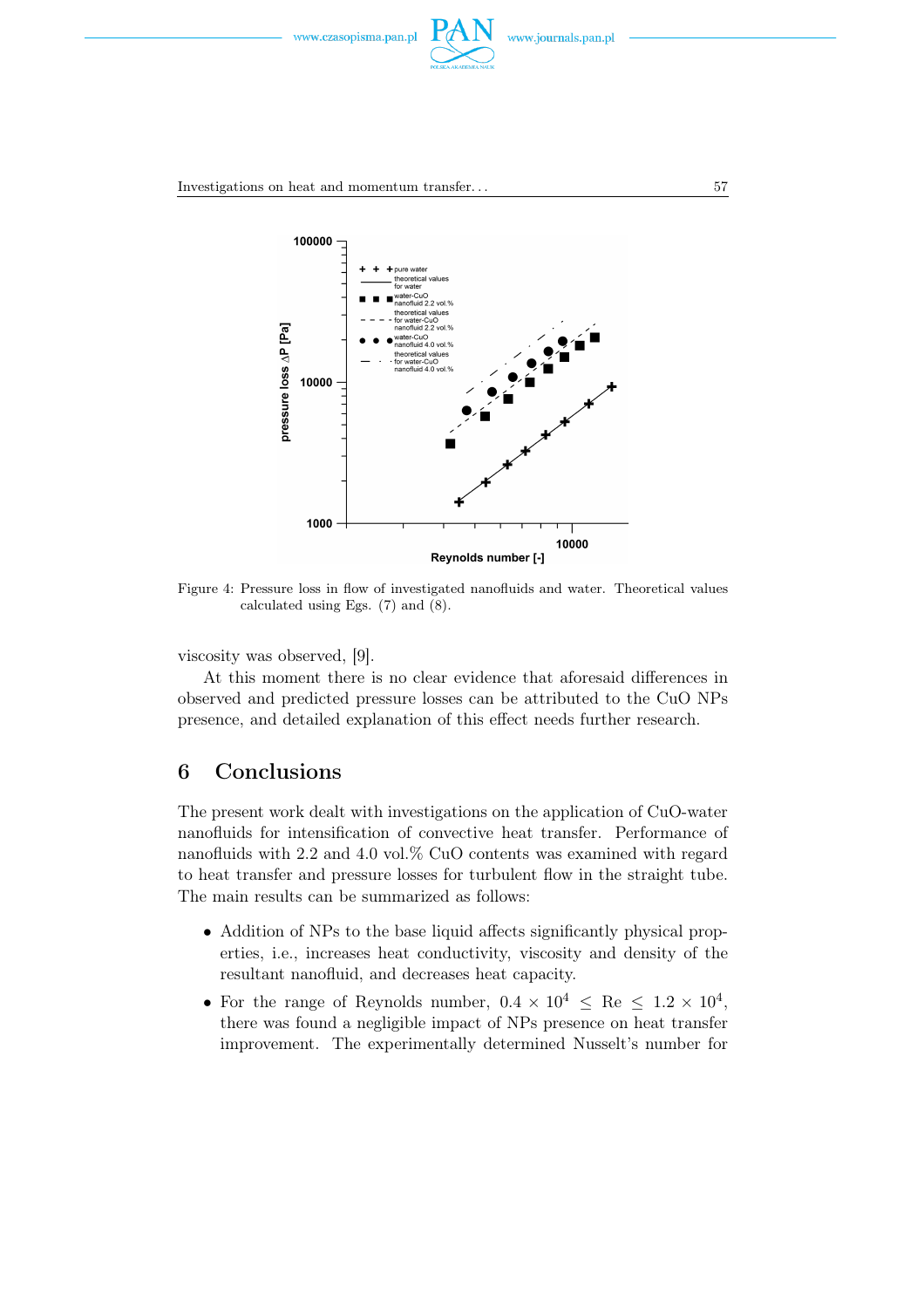

58 G. Dzido, M. Drzazga, M. Lamanowicz and A.T. Gierczycki

nanofluids was the same or slightly lower than that determined for host liquid.

- Pronounced pressure losses in flow of 2.2 and 4.0 vol.% CuO-water nanofluids in comparison to base liquid were observed, that increased with NPs contents.
- In case of CuO-water nanofluids reduction of pressure loss below theoretical prediction is observed, that can be attributed to a NPs presence but explanation of this effect needs further investigations.

Acknowledgements This research was supported by the State Committee for Scientific Research (country-region Poland) under grant number N N209 76 4040.

The paper was presented at 20th Polish Fluid Mechanics Conference, Gliwice 2012.

Received 8 March 2013

## References

- [1] Choi U.S.: Enhancing thermal conductivity of fluids with nanoparticles. ASME FED 231(1995), 99–103.
- [2] Karthikeyan N.R., Philip J., Raj B.: Effect of clustering on the thermal conductivity of nanofluids. Mat. Chem. Phys.  $109(2008)$ , 50–55.
- [3] Wang X.Q., Mujumdar A.S.: Heat transfer characteristics of nanofluids: A review. Int. J. Thermal Sci. 46(2007), 1–19.
- [4] Li Y., ZHOU J., TUNG S., SCHNEIDER E., XI S.: A review on development of nanofluid preparation and characterization. Powder Technol. 196(2009), 89–101.
- [5] Buongiorno J., Venerus D.C. et al.: A benchmark study on the thermal conductivity of nanofluids. J. Appl. Phys. **106**(2009), 094312-1-14.
- [6] Meibodi M.E., Vafaie-Sefti M., Rashidi A.M., Amrollahi A., Tabasi M., Kalal H.S.: An estimation for velocity and temperature profiles of nanofluids in fully developed turbulent flow conditions. Int. Commun. Heat Mass 37(2010), 895– 900.
- [7] DUANGTHONGSUK W., WONGWISES S.: An experimental study on the heat transfer performance and pressure drop of  $TiO<sub>2</sub>$  – water nanofluids flowing under a turbulent flow regime. Int. J. Heat Mass Tran.  $53(2010)$ ,  $334-344$ .
- [8] Ding Y., Alias H., Wen D., Williams R.A.: Heat transfer of aqueous suspensions of carbon nanotubes. Int. J. Heat Mass Tran. 49(2006), 240–250.